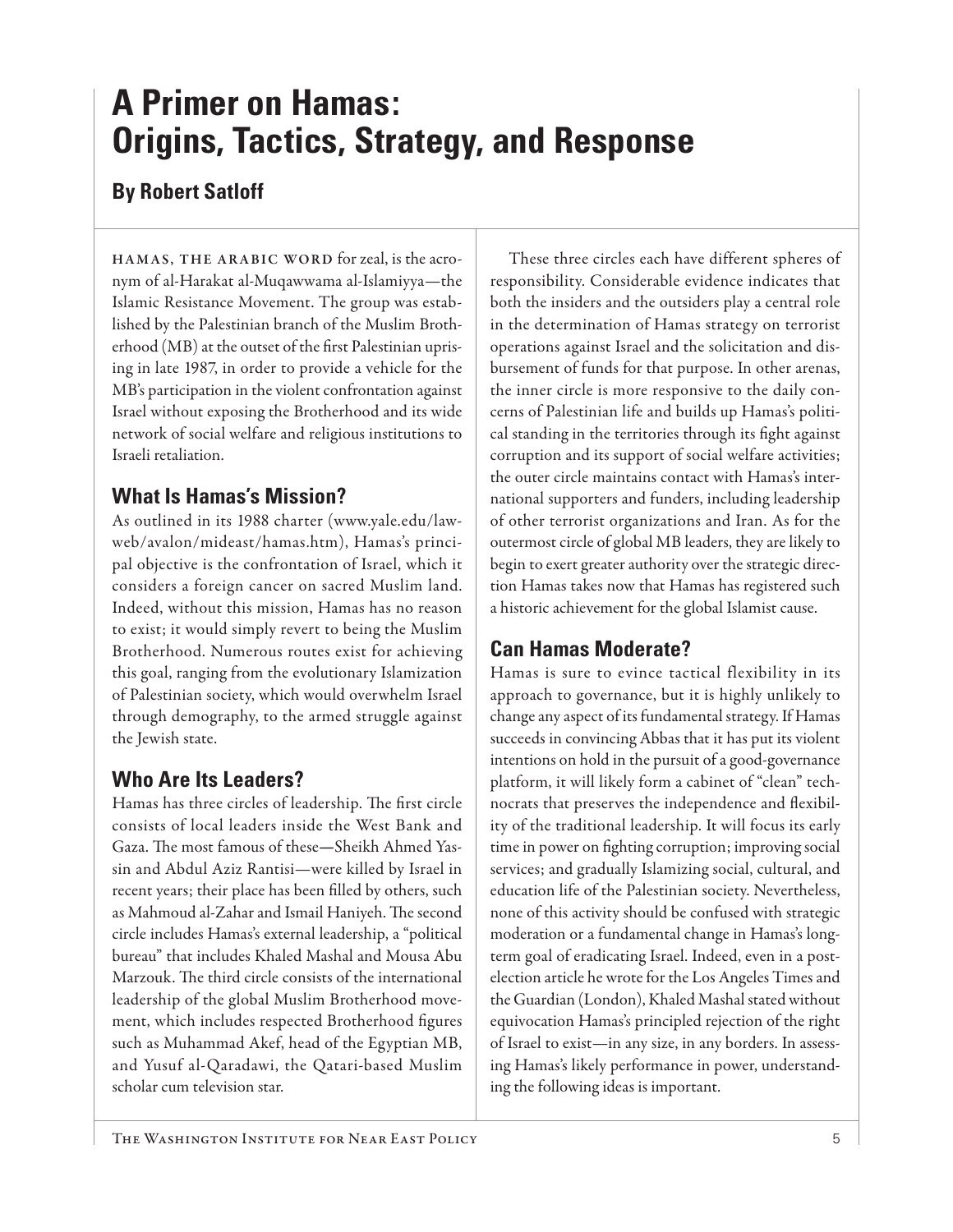Hamas Is not in a hurry. Organizationally, Hamas's immediate objective is to deepen and broaden its levers of control over all aspects of Palestinian society. This control is the foundation of its long-term strategy to confront Israel. Hamas is fearful of a misstep that could threaten to abort its experiment at political power. Such a misstep could take the form of support for terrorist activity that is so brazen that it invites massive Israeli military retaliation or of puerile pursuit of unpopular domestic measures, such as banning rock music or ending mixed swimming at Gaza beaches, that invites public ridicule and political backlash. In this respect, Hamas will draw lessons from the experience of the Muslim Brotherhood in Jordan, which was awarded by King Hussein with five cabinet portfolios in 1990 only to leave office in disgrace several months later after a ham-handed attempt to implement unpopular aspects of its Islamist social agenda. To avoid that fate, Hamas will avoid that mistake.

**Hamas will talk truce but not peace.** Hamas will deign to talk with Israel and even be willing to work out various de facto relationships with Israeli government agencies (municipalities, ministries, and agencies responsible for transport, customs, provision of water and electricity, and the like). In Hamas's worldview, such cooperation is a necessity of life that does not constitute diplomatic or official recognition. Hamas officials have even talked of reaching a long-term hudna (truce) with Israel, based on the latter's withdrawal to the 1967 borders, agreement to a sovereign land bridge between the West Bank and Gaza, release of all Palestinian prisoners, and commitment to end all attacks on Palestinian targets. To reach this accord, Hamas is likely to agree to negotiate with the Jewish state. However tantalizing a long-term period of calm may be, the prospect of a hudna should not be mistaken for renunciation by Hamas of its strategic objective of the eradication of Israel. On the contrary, a hudna to which Israel agrees would provide Hamas with international political legitimacy to stamp out the secular nationalist movement (asserting that only the Islamists were able to achieve Israeli withdrawal to the 1967 borders and succeeded in doing so without giving peace

in return) and with clear dominance on the domestic political scene. This consolidation of its authority, in turn, would be a prelude to Hamas's preparation for the next stage in the battle against the Jewish state, which would be fought from a much stronger position (diplomatically, politically, and militarily) than the one Hamas occupies today.

### **What Is the Legal Status of a Hamas-led Palestinian Authority?**

This status is unclear, because the legal status of the territories themselves is murky. Since 1967, the West Bank and Gaza have been under Israeli control, implemented through Israel's military government which most international actors have termed as "occupation." (Traditionally, the government of Israel disputed this characterization of its control over the territories as "occupation," with its attendant legal implications, though Ariel Sharon used the word in a speech to the UN General Assembly. His spokesman later explained he was referring to the occupation of people, rather than of territories.) The Oslo Accords—agreements signed between the State of Israel and the Palestine Liberation Organization (PLO)—established a Palestinian Authority (PA) responsible for civil and security affairs in areas under its control. One institution created by those accords was the Palestinian Legislative Council (PLC), a representative body of all Palestinians resident in the territories (including formerly Jordan-held Jerusalem, whose Palestinian residents were permitted to vote in the recent PLC election). Most international law experts argue that the establishment of the PA did not derogate either Israel's rights or its responsibilities as the occupying power, though in practical terms the establishment of the PA changed the situation.

The withdrawal of Israeli forces and civilians from Gaza in mid-2005 added a further complication. That withdrawal met the strict language of UN Security Council Resolution 242 vis-à-vis the Gaza front (that resolution called for "withdrawal of Israeli armed forces from territories occupied in the recent conflict"), a fact recognized in statements by Palestinian president Mahmoud Abbas. Nevertheless, no state or international institution recognizes Israeli withdrawal as fulfilling its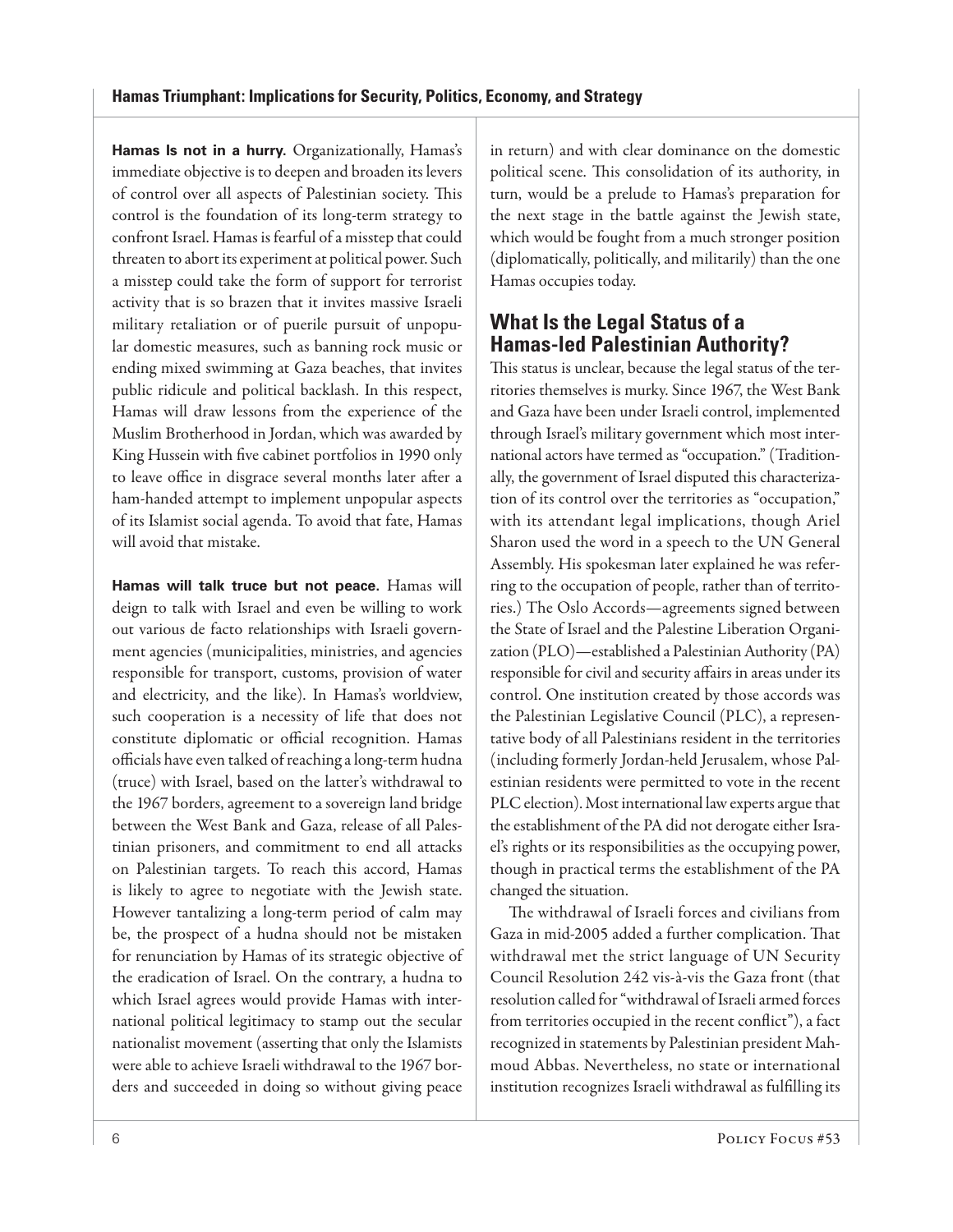Resolution 242 obligations vis-à-vis Gaza and, at least technically, Israel remains the occupying power, despite the total control of Gaza by Palestinian authorities.

With Hamas's election, the situation enters an especially murky legal arena because Hamas is not a constituent group of the PLO and does not consider itself bound by any agreements reached between the PLO and Israel, including the Oslo Accords. Nevertheless, the Oslo Accords provide the legal authority for the PA and the PLC. In essence, Hamas ran for elected office in institutions it never before considered legal or legitimate. If the process of its empowerment proceeds, it will take over a governing authority whose legitimacy it does not accept in territory that, technically at least, remains fully under Israeli occupation. Of course, Hamas has in the past declared its desire to enter the PLO framework, if it receives a suitably large slice of authority within the PLO, in order to change the organization's character from within. Now it is in a better position than ever before to demand a preeminent role within the organization that claims to be "the sole, legitimate representative of the Palestinian people," with all that will imply for the future direction of the Palestinian national movement.

One unilateral change in the current legal status that Israel may consider is to sever its customs union with the PA, at least in Gaza, which is governed by an economic agreement reach with the PLO known as the Paris Protocol. The practical implication of the severance of this accord would be to end the process by which Palestinian imports and exports come through Israeli ports, with Israeli authorities collecting customs and other taxes on behalf of the PA. In this circumstance, all Gaza trade would have to pass through Egypt. On the plus side for Israel, it would be relieved of the awkward responsibility of providing the economic lifeline to a PA led by a party bent on Israel's destruction; the most serious downside would be Israel's loss of any control over the flow of goods-including, potentially, weaponry, through the Egypt-Gaza border, with responsibility left in the hands of the Egyptians. At the same time, Palestinians would suffer because access though Egypt is much less efficient and much more costly than access through Israel.

In an ironic twist, the trend inside Israel toward unilateral disengagement meshes quite nicely with Hamas's strategy, because unilateralism changes the status quo without having to reach a negotiated agreement with the other side. Although powerful reasons exist for Israelis to pursue a unilateralist path, the fact cannot be avoided that Israeli unilateralism also complements Hamas's objective to create its own self-contained Islamist state without any connection to Israel.

## **Does Hamas's Victory Have a 'Silver Lining'?**

No. The emergence of an armed, radical Islamist government in the heart of the Arab-Israeli arena—especially one that came to power through an allegedly democratic process blessed by the international community—has negative repercussions for Israel, for moderate Arab states, and for a wide range of U.S. policies, including the goal of advancing democracy as the long-term response to the systemic problems of Arab and Islamic societies. This view does not mean that victory for the secular nationalist alternative to Hamas, the long-governing Fatah movement, would have been a happy outcome; Fatah had proven itself corrupt, incompetent and—at best—ambivalent about its renunciation of terrorism. Nevertheless, the international community has a stake in the success of the secular, nationalist model, despite the deep flaws in the party that represented that model.

The following three schools of thought advocate the idea that Hamas's victory has a positive side:

Citing the fact that the majority of Palestinians voted for secular nationalist parties as well as poll results suggesting that 60 percent of voters still subscribe to the two-state solution, advocates of the first school suggest that Hamas's victory is not representative of the mainstream of Palestinian politics. However, by any international standard, Hamas's sizable plurality vote in a multiparty legislative election constitutes an overwhelming landslide. Moreover, given the presence of other parties on the ballot who ran on a platform emphasizing law and order, the fight against corruption, and promises to improve the economic situation, Hamas voters clearly knew they were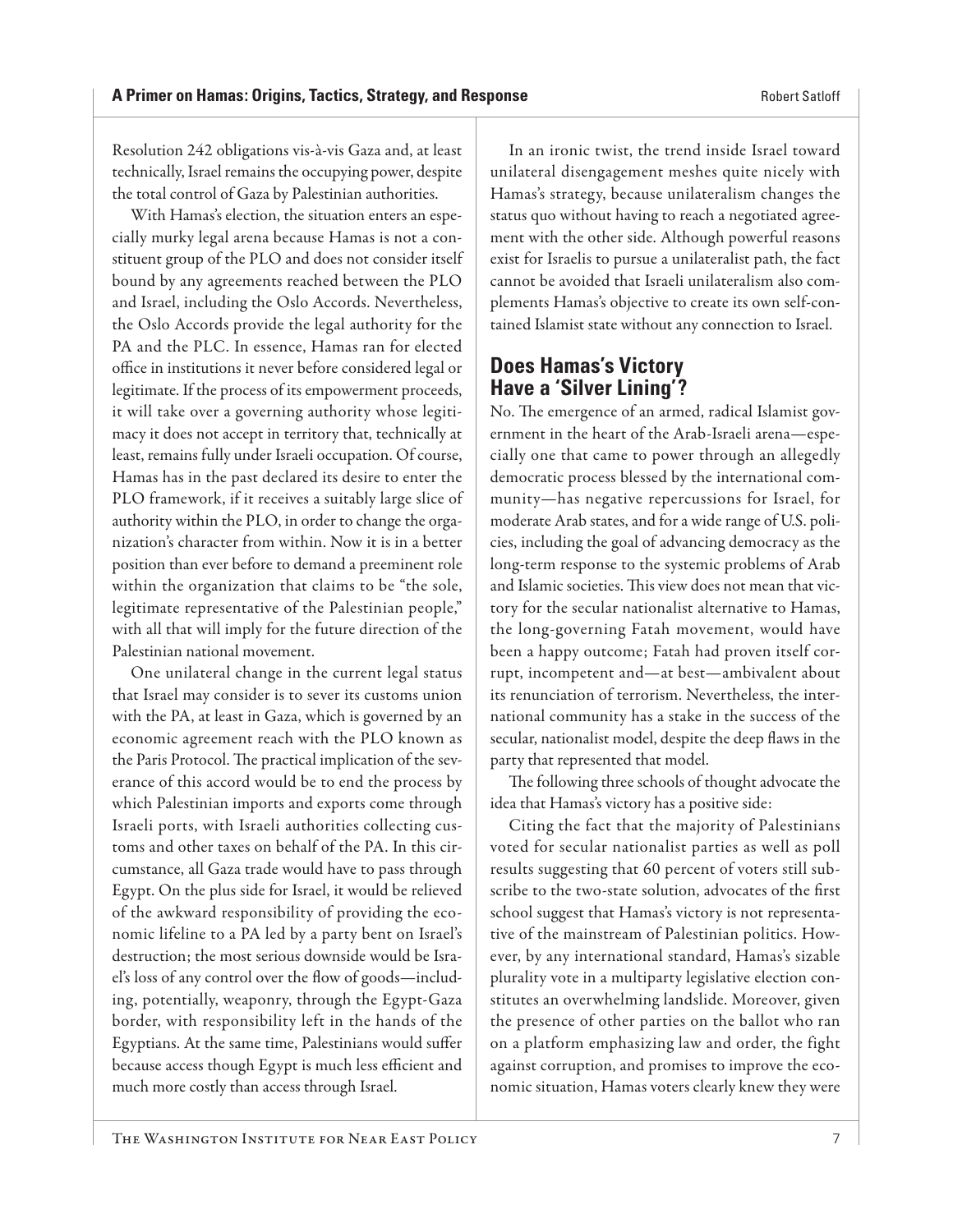voting for the one major party that rejected any form of peace process with Israel. It is condescending to argue that Palestinians were somehow unaware that they were casting ballots for the party that advocates violent jihad as the preferred form of achieving Palestinian legitimate rights.

The second school of optimists points to the experience of other Islamist parties (in Turkey, for example) to suggest that Hamas stands a good chance of eventually moderating its currently intransigent views. However, this view overlooks the absence of key factors that made possible the co-optation or moderation of those parties. The record shows that the few examples of cooptation of Islamic parties occurred only after decades of evolution in countries that enjoyed strong institutions, powerful security apparatuses, and a supreme guarantor of the sanctity of the political system (for example, the army in Turkey, or the king in Jordan or Morocco). Regrettably, the Palestinian case lacks all these attributes.

The third school describes the election results as useful for unmasking the true political leanings of the Palestinian populace; exposing the hollow political support among Palestinians for moderate politics, secular nationalism, or a negotiated two-state solution; and generally injecting a salutary dose of clarity into the Arab-Israeli arena. This group usually advocates permitting Hamas to take the reins of power, confident that it will fail in government, thereby undermining the appeal of the Islamist model. However, this view overlooks the potential for a radical Islamist party, once in power, to maintain its grip despite political failure. It could do so through undemocratic means, such as suspending elections in the event of "national emergency," or by rigging the vote, through outright vote-stealing or with an Iranian-style election engineering that permits only a limited slice of candidates to even appear on the ballot. Notably, failing at government does not necessarily produce the collapse of a regime; such has been the case in Iran, currently celebrating its twentyseventh year in power despite having cost millions of lives and lowered living standards for tens of millions of Iranians. And should Hamas totter on the verge of losing power, it is most likely to lash out against Israel

through violence and terrorism. Whatever benefits can be derived from the academic knowledge of the true political affinity of Palestinian voters are outweighed by the negative repercussions of playing with the lives of millions of people—Palestinians, Israelis, and others throughout Arab and Muslim societies who will suffer because of the muscle-flexing of radical Islamists and the likely timorous reaction of regional states.

### **How Should the World Respond to a Hamas-led Government?**

In strategic terms, the emergence of a Hamas-led government in the West Bank and Gaza constitutes a "democratic coup" against the institutions of peacemaking and a fillip to radical Islamists everywhere. It must be recalled that the entire purpose of the peace process is to provide a diplomatic means to ensure Israel's security and enable Palestinians to enjoy their legitimate rights; a process that gives birth to a Palestinian government whose raison d'être is Israel's destruction is, by its very nature, illegitimate.

More generally, the Hamas victory has had the effect of both internationalizing and Islamizing a conflict that had become a local, national dispute between Israelis and Palestinians. However bloody the Palestinian uprising of 2000–2005 had been, one of its most notable aspects was that no other Arab state actively sided with the Palestinians or even was affected by the violence. The great fear that historically motivated international interest in the Arab-Israeli peace process—that the conflict between Israelis and Palestinians could ignite regional and even international conflagration—proved to be passé. Indeed, over time, this dispute had become localized (if intensely lethal). However, the Hamas victory changed all that. Overnight, the Israel-PA border became the front line of the great international contest between radical Islamists and the West, with the world's most radical actors— Iran, al-Qaeda, and Hizballah—chomping at the bit to exploit this opportunity to carry their battle to the gates of Jerusalem.

A "solution" to this problem can only be achieved by either preventing the assumption of power by a Hamas-led regime or, once in office, ensuring its swift